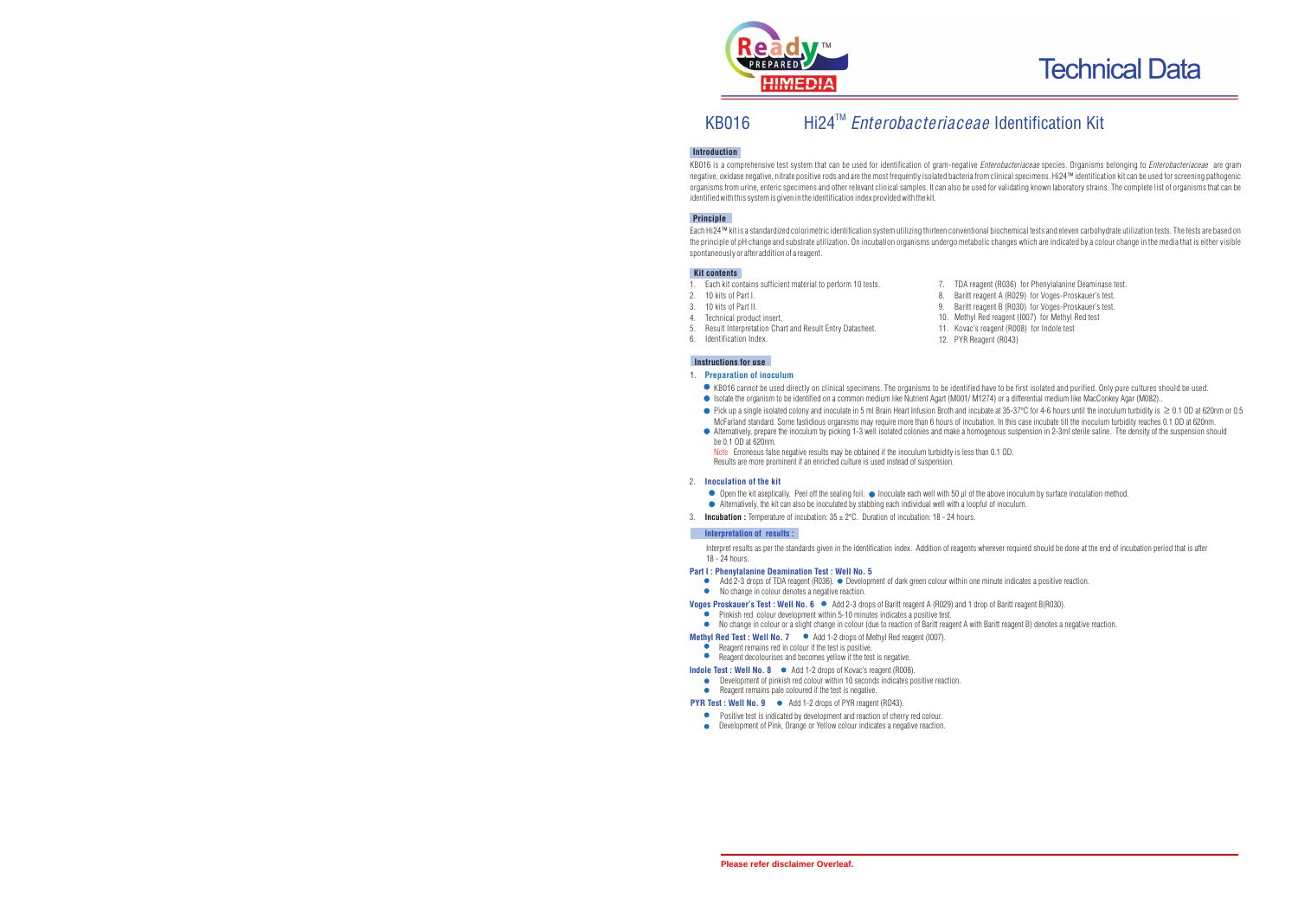| Tests                             | <b>ONPG</b>              | Lysine                   | <b>Ornithine</b>         | Urease                   | Phenylalanine    | VP                       | Methyl red       | Indole                   | PYR                      | <b>B</b> Glucuronidase   | Galactosidase    |
|-----------------------------------|--------------------------|--------------------------|--------------------------|--------------------------|------------------|--------------------------|------------------|--------------------------|--------------------------|--------------------------|------------------|
| Citrobacter amalonaticus          | $\overline{+}$           |                          | $\overline{+}$           |                          |                  |                          | $^{+}$           | $\overline{+}$           | $\overline{+}$           |                          |                  |
| Citrobacter braakii               |                          | $\overline{\phantom{a}}$ |                          |                          | $\equiv$         |                          |                  |                          |                          |                          |                  |
|                                   | $^{\rm +}$               |                          | $\boldsymbol{+}$         | $\qquad \qquad -$        |                  |                          | $\boldsymbol{+}$ | $(\overline{\cdot})$     | $\boldsymbol{+}$         | $\overline{\phantom{m}}$ | $\boldsymbol{+}$ |
| Citrobacter farmeri               | $^{\rm +}$               | $\overline{\phantom{a}}$ | $^{\rm +}$               | $\overline{a}$           |                  |                          | $\boldsymbol{+}$ | $^{\rm +}$               | $\boldsymbol{+}$         |                          | $^{+}$           |
| Citrobacter freundii              | $^{\rm +}$               | $\overline{\phantom{a}}$ | $\qquad \qquad -$        | $\qquad \qquad -$        |                  |                          | $\boldsymbol{+}$ | $\overline{(-)}$         | $\boldsymbol{+}$         |                          | $\boldsymbol{+}$ |
| Citrobacter koseri                | $\boldsymbol{+}$         | $\overline{\phantom{a}}$ | $^{+}$                   | $\sim$                   | $\overline{a}$   | $\equiv$                 | $^{+}$           | $\boldsymbol{+}$         | $\boldsymbol{+}$         |                          |                  |
| Citrobacter sedlakii              | $\overline{+}$           |                          | $\overline{+}$           |                          |                  |                          | $\overline{+}$   | $\overline{+}$           | $\overline{+}$           |                          | $\boldsymbol{+}$ |
| Citrobacter werkmanii             | $\overline{+}$           |                          | $\bar{\phantom{a}}$      |                          |                  |                          | $^{+}$           | $\overline{\phantom{a}}$ | $\overline{+}$           |                          | $(-)$            |
| Citrobacter youngae               | $\overline{+}$           | $\overline{\phantom{a}}$ | ÷                        |                          |                  |                          | $^{+}$           | $(-)$                    | $\overline{+}$           |                          | $(-)$            |
| Edwardsiella hoshinae             |                          | $+$                      | $\overline{+}$           |                          |                  |                          | $^{+}$           | $^{+}$                   |                          |                          | $\vee$           |
|                                   |                          |                          |                          |                          |                  |                          |                  |                          |                          |                          |                  |
| Edwardsiella tarda                | $\overline{\phantom{a}}$ | $^{+}$                   | $\overline{+}$           |                          |                  | L,                       | $^{+}$           | $^{+}$                   | $\overline{\phantom{a}}$ |                          | V                |
| Enterobacter aerogenes            | $^{+}$                   | $^{+}$                   | $^{+}$                   |                          |                  | $+$                      | $\overline{a}$   | $\overline{a}$           | $^{+}$                   |                          | $^{+}$           |
| Enterobacter amnigenus            | $\overline{+}$           |                          | $\overline{+}$           |                          |                  |                          | V                |                          | $\overline{+}$           |                          | V                |
| Enterobacter cancerogenus         | $\boldsymbol{+}$         | $\overline{\phantom{a}}$ | $\overline{+}$           | $\overline{\phantom{a}}$ |                  | $\boldsymbol{+}$         |                  | $\overline{a}$           | $\overline{+}$           |                          | $\sqrt{ }$       |
| Enterobacter cloacae              | $\boldsymbol{+}$         | $\overline{a}$           | $\overline{+}$           | $(-)$                    |                  | $\boldsymbol{+}$         |                  |                          | $\overline{+}$           |                          | V                |
| Enterobacter gergoviae            | $\overline{+}$           | $\overline{+}$           | $\overline{+}$           |                          |                  | $\overline{+}$           |                  |                          |                          |                          | $\vee$           |
|                                   |                          |                          |                          | $\boldsymbol{+}$         |                  |                          |                  |                          |                          |                          |                  |
| Enterobacter sakazakii            |                          |                          |                          |                          |                  |                          | $\equiv$         | $(-)$                    |                          |                          | V                |
|                                   | $\boldsymbol{+}$         | $\overline{\phantom{a}}$ | $\boldsymbol{+}$         |                          |                  | $\boldsymbol{+}$         |                  |                          | $\boldsymbol{+}$         |                          |                  |
| Escherichia blattae               | ÷,                       | $\overline{+}$           | $\overline{+}$           |                          |                  |                          | $^{+}$           | $\bar{\phantom{a}}$      |                          |                          | V                |
| Escherichia coli                  | $\boldsymbol{+}$         | $\boldsymbol{+}$         | V                        |                          |                  |                          | $\overline{+}$   | $\overline{+}$           |                          | $\boldsymbol{+}$         | $\overline{+}$   |
| Escherichia coli invasive         | V                        | $(-)$                    | $(-)$                    |                          |                  |                          | $\overline{+}$   | $\boldsymbol{+}$         | $\overline{\phantom{a}}$ | $(-)$                    | V                |
| Escherichia fergusonii            | $\overline{+}$           | $\overline{+}$           | $\overline{+}$           |                          |                  |                          | $\overline{+}$   | $\overline{+}$           | $\vee$                   |                          | $\frac{1}{2}$    |
| Escherichia hermannii             | $^{+}$                   | $\overline{\phantom{a}}$ | $^{+}$                   |                          |                  |                          | $^{+}$           | $^{+}$                   | $\overline{+}$           |                          | V                |
| Escherichia vulneris              | $\overline{+}$           | $\vee$                   | $\Box$                   |                          |                  |                          | $\overline{+}$   | $\equiv$                 | $^{+}$                   |                          | $\overline{+}$   |
| Hafnia alvei                      | $\overline{+}$           | $\overline{+}$           | $\boldsymbol{+}$         |                          |                  | V                        | V                |                          | $\overline{\phantom{a}}$ |                          |                  |
|                                   |                          |                          |                          |                          |                  |                          |                  |                          |                          |                          |                  |
| Klebsiella oxytoca                | $\boldsymbol{+}$         | $\boldsymbol{+}$         | $\blacksquare$           | $\boldsymbol{+}$         |                  | $\boldsymbol{+}$         | V                | $\boldsymbol{+}$         | $\boldsymbol{+}$         |                          | $^{+}$           |
| Klebsiella ozaenae                | $\overline{+}$           | $(-)$                    |                          | $(-)$                    |                  |                          | $\overline{+}$   | ÷,                       | $\overline{+}$           |                          | $\overline{+}$   |
| Klebsiella pneumoniae             | $^{+}$                   | $^{+}$                   | $\overline{\phantom{a}}$ | $\overline{+}$           |                  | $\boldsymbol{+}$         | V                | $\overline{\phantom{a}}$ | $^{\rm +}$               |                          | $^{+}$           |
| Klebsiella rhinoscleromatis       | $\overline{a}$           | $\overline{\phantom{a}}$ | $\overline{\phantom{a}}$ |                          |                  | L,                       | $^{+}$           |                          | $\overline{+}$           |                          | $(-)$            |
| Kluyvera ascorbata                | $\overline{+}$           | $\overline{+}$           | $\overline{+}$           |                          |                  |                          | $\overline{+}$   | $\overline{1}$           |                          |                          | $\vee$           |
| Leclercia adecarboxylata          |                          |                          |                          | $(-)$                    |                  |                          |                  |                          |                          |                          |                  |
|                                   | $\boldsymbol{+}$         |                          |                          |                          |                  |                          | $^{+}$           | $\overline{+}$           | $\overline{+}$           |                          | $\overline{+}$   |
|                                   |                          |                          |                          |                          |                  |                          |                  |                          |                          |                          |                  |
| Morganella morganii ssp. morganii | $\overline{\phantom{a}}$ | $\qquad \qquad -$        | $\boldsymbol{+}$         | $^{\rm +}$               | $^{\rm +}$       | $\overline{a}$           | $^{\rm +}$       | $\boldsymbol{+}$         | $\overline{\phantom{a}}$ |                          |                  |
| Morganella morganii ssp. sibonii  | $\overline{a}$           | $(-)$                    | V                        | $\overline{+}$           | $\boldsymbol{+}$ | ÷                        | $\overline{V}$   | V                        | $\overline{\phantom{a}}$ |                          |                  |
| Pantoea agglomerans               | $^{+}$                   | $\overline{\phantom{a}}$ |                          |                          | V                | $\overline{+}$           | V                |                          | $^{\rm +}$               |                          |                  |
| Pantoea dispersa                  | $\boldsymbol{+}$         |                          |                          | $\overline{a}$           |                  | $\boldsymbol{+}$         | $\vee$           | L.                       | $\overline{V}$           |                          | V                |
| Pasteurella gallinarum            | ÷,                       |                          | $\overline{+}$           |                          |                  | ÷                        |                  | $\equiv$                 | $\vee$                   |                          | V                |
| Pasteurella multocida             |                          |                          | $\boldsymbol{+}$         |                          |                  |                          |                  | $\boldsymbol{+}$         | V                        |                          | V                |
|                                   |                          |                          |                          |                          |                  |                          |                  |                          |                          |                          |                  |
| Proteus mirabilis                 |                          | $\overline{\phantom{a}}$ | $^{+}$                   | $\boldsymbol{+}$         | $^{+}$           | $(-)$                    | $^{+}$           | $\overline{\phantom{a}}$ |                          |                          |                  |
| Proteus penneri                   |                          |                          |                          | $\overline{+}$           | $^{+}$           |                          | $^{+}$           |                          |                          |                          |                  |
| Proteus vulgaris                  |                          |                          |                          | $\boldsymbol{+}$         | $\boldsymbol{+}$ |                          |                  | $\boldsymbol{+}$         |                          |                          |                  |
| Providencia alcalitaciens         |                          |                          |                          | $\overline{a}$           | $\boldsymbol{+}$ | $\overline{\phantom{a}}$ | $\boldsymbol{+}$ | $\boldsymbol{+}$         |                          |                          |                  |
|                                   |                          |                          |                          |                          |                  |                          |                  |                          |                          |                          |                  |
| Providencia rettgeri              |                          |                          |                          | $^{+}$                   | $^{+}$           |                          | $^{+}$           | $^{+}$                   |                          |                          |                  |
| Providencia rustigianni           |                          |                          |                          |                          | $^{\rm +}$       |                          | V                | $^{+}$                   |                          |                          | V                |
| Providencia stuartii              |                          |                          |                          | V                        | $\overline{+}$   |                          |                  | $\overline{+}$           |                          |                          |                  |
| Rahnella aquatilis                |                          |                          |                          |                          |                  | V                        | V                |                          |                          |                          | V                |
|                                   | $\overline{+}$           |                          |                          |                          |                  |                          |                  |                          | $\overline{+}$           |                          |                  |
| Salmonella arizona                | $\overline{+}$           | $^{+}$                   | $^{+}$                   |                          |                  | $\overline{a}$           | $^{+}$           | $\overline{a}$           |                          |                          | $\overline{+}$   |
| Salmonella choleraesuis           | $\overline{\phantom{a}}$ | $\boldsymbol{+}$         | $^{\rm +}$               |                          |                  | $\qquad \qquad -$        | $\boldsymbol{+}$ | $\equiv$                 |                          | V                        | $(-)$            |
| Salmonella paratyphi A            |                          | $\overline{\phantom{a}}$ | $\boldsymbol{+}$         | $\overline{\phantom{a}}$ |                  |                          |                  | $\overline{\phantom{a}}$ |                          | V                        |                  |
| Salmonella spp.                   |                          | $^{+}$                   | $\boldsymbol{+}$         |                          |                  | $\overline{a}$           | $^{+}$           | $\overline{a}$           |                          |                          | $^{+}$           |
| Salmonella typhi                  |                          | $\boldsymbol{+}$         |                          |                          |                  |                          | $\boldsymbol{+}$ |                          |                          |                          | $\boldsymbol{+}$ |
|                                   |                          |                          |                          |                          |                  |                          |                  |                          |                          |                          |                  |
| Serratia entomoohila              | $\overline{+}$           | $\overline{a}$           | $\overline{a}$           |                          |                  | $\boldsymbol{+}$         | V                | $\overline{a}$           | $^{+}$                   |                          | V                |
| Serratia ficaria                  | $\overline{+}$           |                          |                          |                          |                  | $\overline{+}$           | $\frac{1}{2}$    |                          |                          |                          |                  |
| Serratia fonticola                | $\overline{+}$           | $\overline{+}$           | $\overline{+}$           |                          |                  |                          | $\overline{+}$   |                          | $\overline{+}$           |                          | $\vee$           |
| Serratia marcescens               | $\overline{+}$           | $\overline{+}$           | $\overline{+}$           |                          |                  | $\overline{+}$           | V                |                          | $\overline{+}$           |                          |                  |
| Serratia odoritera 1              |                          |                          |                          |                          |                  | $\vee$                   |                  | $\vee$                   |                          |                          |                  |
| Serratia odoritera 2              | $\overline{+}$           |                          |                          |                          |                  | $\overline{+}$           | V                | V                        |                          |                          | $^{+}$           |
| Serratia plymuthica               | $\overline{+}$           |                          |                          |                          |                  | $(-)$                    | $\overline{+}$   | $\overline{a}$           |                          |                          | V                |
| Serratia rubidaea                 | $\overline{+}$           | V                        |                          |                          |                  | $\boldsymbol{+}$         | V                | L,                       | $\overline{+}$           |                          | $\overline{+}$   |
| Shigella dysenteriae_serogroup_A  | $(-)$                    |                          |                          |                          |                  |                          |                  | $\vee$                   |                          |                          | V                |
|                                   |                          |                          |                          |                          |                  |                          |                  |                          |                          |                          |                  |
| Shigella flexneri_serogroup_B     |                          |                          |                          |                          |                  |                          |                  | V                        |                          |                          | V                |
| Shigella sonnei                   | $\overline{+}$           |                          | $\overline{+}$           |                          |                  |                          | $^{+}$           |                          |                          | $\overline{+}$           | $^{+}$           |
| Shigella spp. (not sonnei)        |                          |                          |                          |                          |                  |                          | $\overline{+}$   | V                        |                          |                          | V                |
| Yersinia enterocolitica           | $\vee$                   |                          | $^{+}$                   |                          |                  |                          | $^{+}$           | $\sqrt{ }$               | $+$                      |                          |                  |
|                                   |                          |                          |                          | $\boldsymbol{+}$         |                  |                          |                  |                          |                          |                          |                  |
|                                   | V                        | $\overline{a}$           |                          |                          |                  | ÷,                       | $\equiv$         | V                        |                          | V                        |                  |
| Yersinia kristensenii             |                          |                          | $+$                      | $\boldsymbol{+}$         |                  |                          |                  |                          | $^{+}$                   |                          |                  |
| Yersinia pseudotuberculosis       | V                        |                          |                          | $\boldsymbol{+}$         |                  |                          | $^{+}$           |                          | $\boldsymbol{+}$         |                          |                  |
| Yersinia rohdei                   | V                        |                          | $\overline{(-)}$         | V                        |                  |                          |                  |                          | $\boldsymbol{+}$         | V                        | V                |
| Yokenella regensburgei            | $\overline{+}$           | $\boldsymbol{+}$         | $^{+}$                   | $\bar{\phantom{a}}$      |                  |                          |                  |                          |                          | $\overline{V}$           | $\overline{V}$   |

*Note : Based on % strains showing reactions following symbols have been assigned from laboratory results and standard references.*

- 
- *= Positive (more than 90%) = Negative (more than 90%) = 11-89% positive.* 
	-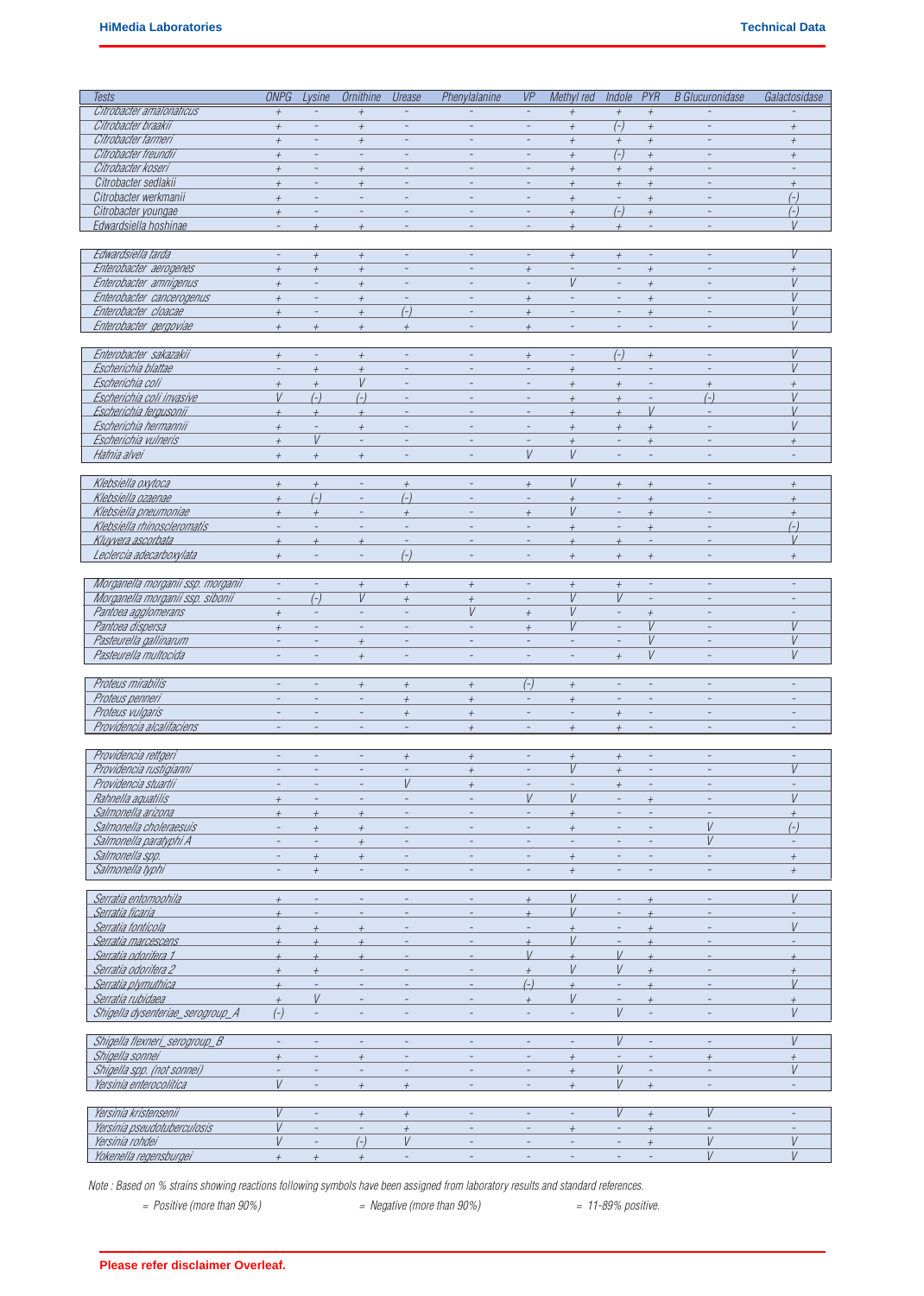| Xylosidase                         | Esculin                           | Sucrose                           | Sorbitol                             | Trehalose                            | Glucose                              | Cellobiose Melibiose                         |                                                      |                                                      | Salicin Mannose Maltose              |                                              | Raffinose                    | Lactose                     |
|------------------------------------|-----------------------------------|-----------------------------------|--------------------------------------|--------------------------------------|--------------------------------------|----------------------------------------------|------------------------------------------------------|------------------------------------------------------|--------------------------------------|----------------------------------------------|------------------------------|-----------------------------|
| $(\bar{\ })$                       |                                   |                                   | $\boldsymbol{+}$                     | $\boldsymbol{+}$                     | $\boldsymbol{+}$                     | $\! +$                                       |                                                      | $(\overline{\cdot})$                                 | $\boldsymbol{+}$                     | $\boldsymbol{+}$                             |                              | V                           |
| $\overline{\phantom{a}}$           | $\overline{\phantom{m}}$          | $\qquad \qquad \blacksquare$      | $\boldsymbol{+}$                     | $\,$ + $\,$                          | $\boldsymbol{+}$                     | V                                            | $\boldsymbol{+}$                                     | $\overline{\phantom{m}}$                             | $\boldsymbol{+}$                     | $\boldsymbol{+}$                             | $\qquad \qquad \blacksquare$ | $^{\rm +}$                  |
| $\overline{(-)}$                   | $\overline{\phantom{a}}$          | $^{\rm +}$                        | $\boldsymbol{+}$                     | $^{\rm +}$                           | $^{\rm +}$                           | $\boldsymbol{+}$                             | $^{\rm +}$                                           | $\overline{\phantom{a}}$                             | $^{\rm +}$                           | $^{\rm +}$                                   | $^{\rm +}$                   | $^{\rm +}$                  |
| $\overline{\phantom{a}}$           | $\overline{\phantom{a}}$          | $^{\rm +}$                        | $^{\rm +}$                           | $^{\rm +}$                           | $^{\rm +}$                           | $\overline{V}$                               | $^{\rm +}$                                           | $\overline{\phantom{a}}$                             | $^{\rm +}$                           | $\boldsymbol{+}$                             | $\overline{V}$               | V                           |
| $\overline{\phantom{a}}$<br>$\vee$ | $\overline{(-)}$                  | V<br>$\overline{\phantom{a}}$     | $\boldsymbol{+}$                     | $\boldsymbol{+}$                     | $\boldsymbol{+}$                     | $\boldsymbol{+}$                             | $\overline{\phantom{a}}$                             | $\overline{(-)}$                                     | $\boldsymbol{+}$                     | $\boldsymbol{+}$                             | $\overline{\phantom{a}}$     | $^{+}$                      |
| $\overline{\phantom{a}}$           | $(-)$<br>$\overline{\phantom{a}}$ | $\overline{\phantom{a}}$          | $\boldsymbol{+}$<br>$\boldsymbol{+}$ | $\boldsymbol{+}$<br>$\boldsymbol{+}$ | $\boldsymbol{+}$<br>$\boldsymbol{+}$ | $\boldsymbol{+}$<br>$\overline{\phantom{a}}$ | $^{\rm +}$<br>$\blacksquare$                         | $(-)$<br>$\overline{\phantom{a}}$                    | $\boldsymbol{+}$<br>$\boldsymbol{+}$ | $\boldsymbol{+}$<br>$\boldsymbol{+}$         |                              | $^{\rm +}$                  |
|                                    | $\overline{\phantom{a}}$          | $(-)$                             | $\boldsymbol{+}$                     | $\boldsymbol{+}$                     | $\boldsymbol{+}$                     | V                                            | $\blacksquare$                                       | $\equiv$                                             | $\boldsymbol{+}$                     | $\boldsymbol{+}$                             |                              | $^{\rm +}$<br>$^{\rm +}$    |
|                                    | V                                 | $^{+}$                            | $\qquad \qquad -$                    | $\overline{+}$                       | $^{\rm +}$                           | $\blacksquare$                               | V                                                    | $\overline{+}$                                       | V                                    | $\overline{+}$                               |                              | $\overline{\phantom{a}}$    |
|                                    |                                   |                                   |                                      |                                      |                                      |                                              |                                                      |                                                      |                                      |                                              |                              |                             |
| $\overline{\phantom{a}}$           | $\overline{\phantom{a}}$          | $\overline{\phantom{a}}$          | $\overline{\phantom{a}}$             | $\overline{\phantom{a}}$             | $^{\rm +}$                           | $\overline{\phantom{a}}$                     | $\overline{\phantom{a}}$                             | $\overline{\phantom{a}}$                             | $^{\rm +}$                           | $^{\rm +}$                                   | $\overline{\phantom{a}}$     | $\overline{\phantom{a}}$    |
| $^{\rm +}$                         | $^{\rm +}$                        | $^{\rm +}$                        | $\boldsymbol{+}$                     | $\boldsymbol{+}$                     | $\boldsymbol{+}$                     | $\boldsymbol{+}$                             | $\overline{V}$                                       | $\boldsymbol{+}$                                     | $^{\rm +}$                           | $\boldsymbol{+}$                             | $^{\rm +}$                   | $^{\rm +}$                  |
| $\boldsymbol{+}$                   | V                                 | V                                 | V                                    | $\boldsymbol{+}$                     | $\boldsymbol{+}$                     | $\boldsymbol{+}$                             | V                                                    | $\boldsymbol{+}$                                     | V                                    | $\boldsymbol{+}$                             | V                            | V                           |
| $\qquad \qquad -$                  | $\boldsymbol{+}$                  | $\overline{\phantom{a}}$          | $\overline{\phantom{m}}$             | $^{\rm +}$                           | $^{\rm +}$                           | $^{\rm +}$                                   | $\overline{\phantom{m}}$                             | $^{\rm +}$                                           | $\boldsymbol{+}$                     | $\boldsymbol{+}$                             | $\overline{\phantom{a}}$     | $^{\rm +}$                  |
| $^{\rm +}$                         | $(-)$                             | $\boldsymbol{+}$                  | $\boldsymbol{+}$                     | $^{\rm +}$                           | $^{\rm +}$                           | $^{\rm +}$                                   | $^{\rm +}$                                           | $\it{V}$                                             | $^{\rm +}$                           | $\boldsymbol{+}$                             | $^{\rm +}$                   | $^{\rm +}$                  |
| $\overline{\phantom{a}}$           | $^{+}$                            | $^{\rm +}$                        | $\overline{\phantom{a}}$             | $^{\rm +}$                           | $^{\rm +}$                           | $^{\rm +}$                                   | $\boldsymbol{+}$                                     | $^{\rm +}$                                           | $^{\rm +}$                           | $\boldsymbol{+}$                             | $^{\rm +}$                   | V                           |
|                                    |                                   |                                   |                                      |                                      |                                      |                                              |                                                      |                                                      |                                      |                                              |                              |                             |
| $^{\rm +}$                         | V                                 | $\boldsymbol{+}$                  | $\overline{\phantom{a}}$             | $^{\rm +}$                           | $^{\rm +}$                           | $^{\rm +}$                                   | $^{\rm +}$                                           | V                                                    | $\boldsymbol{+}$                     | $\boldsymbol{+}$                             | $^{\rm +}$                   | $^{\rm +}$                  |
| V                                  | V                                 | $\overline{\phantom{a}}$          |                                      | $\boldsymbol{+}$                     | $\boldsymbol{+}$                     | $\overline{\phantom{a}}$                     | V                                                    | $\overline{a}$                                       | V                                    | $\boldsymbol{+}$                             |                              | $\overline{a}$              |
| $\Box$                             | $\Box$                            | V                                 | $\boldsymbol{+}$                     | $\boldsymbol{+}$                     | $\boldsymbol{+}$                     | $\blacksquare$                               | $\boldsymbol{+}$                                     | $\blacksquare$                                       | $\boldsymbol{+}$                     | $\boldsymbol{+}$                             | $\it{V}$                     | $^{\rm +}$                  |
| V<br>$\overline{a}$                | $\blacksquare$                    | $\blacksquare$                    | $\boldsymbol{+}$                     | $\boldsymbol{+}$                     | $\boldsymbol{+}$                     | -                                            | $(-)$                                                | $\overline{a}$<br>$\vee$                             | $\boldsymbol{+}$                     | $\boldsymbol{+}$                             | $\overline{\phantom{a}}$     | $^{\rm +}$                  |
| $\overline{\phantom{a}}$           | $\left(\frac{1}{2}\right)$        | $\qquad \qquad -$                 | $\overline{\phantom{a}}$             | $\overline{+}$                       | $\overline{+}$                       | $\overline{+}$                               | $\overline{\phantom{a}}$<br>$\overline{\phantom{a}}$ | V                                                    | $\overline{+}$                       | $\overline{+}$                               |                              | V                           |
| $^{\rm +}$                         | $(-)$<br>$(-)$                    | $(-)$<br>$\overline{\phantom{a}}$ | $\overline{\phantom{a}}$<br>÷        | $\boldsymbol{+}$<br>$^{\rm +}$       | $\boldsymbol{+}$<br>$\boldsymbol{+}$ | $^{\rm +}$<br>$\boldsymbol{+}$               | $^{\rm +}$                                           | $(-)$                                                | $^{\rm +}$<br>$\pm$                  | $^{\rm +}$<br>$\boldsymbol{+}$               | $(-)$<br>$^{\rm +}$          | V                           |
| $\overline{\phantom{a}}$           | $\omega$                          | $\overline{\phantom{a}}$          | $\overline{\phantom{a}}$             | $^{\rm +}$                           | $\boldsymbol{+}$                     | $(-)$                                        | $\equiv$                                             | $(-)$                                                | $\boldsymbol{+}$                     | $\boldsymbol{+}$                             | $\overline{\phantom{a}}$     | $\equiv$                    |
|                                    |                                   |                                   |                                      |                                      |                                      |                                              |                                                      |                                                      |                                      |                                              |                              |                             |
| $^{\rm +}$                         | $^{\rm +}$                        | $\boldsymbol{+}$                  | $^{\rm +}$                           | $^{\rm +}$                           | $^{\rm +}$                           | $^{\rm +}$                                   | $^{\rm +}$                                           | $^{\rm +}$                                           | $^{\rm +}$                           | $^{\rm +}$                                   | $^{\rm +}$                   | $^{\rm +}$                  |
| $\boldsymbol{V}$                   | $^{\rm +}$                        | $(-)$                             | $\boldsymbol{V}$                     | $\boldsymbol{+}$                     | $\boldsymbol{+}$                     | $^{\rm +}$                                   | $\boldsymbol{+}$                                     | $^{\rm +}$                                           | $^{\rm +}$                           | $^{\rm +}$                                   | $^{\rm +}$                   | V                           |
| $^{\rm +}$                         | $^{\rm +}$                        | $\boldsymbol{+}$                  | $\pm$                                | $^{\rm +}$                           | $\boldsymbol{+}$                     | $\boldsymbol{+}$                             | $^{\rm +}$                                           | $\pm$                                                | $\boldsymbol{+}$                     | $\boldsymbol{+}$                             | $\boldsymbol{+}$             | $^{+}$                      |
| $\vee$                             | $\vee$                            | V                                 | $\overline{+}$                       | $\overline{+}$                       | $\overline{+}$                       | V                                            | $\overline{+}$                                       | $\overline{+}$                                       | $+$                                  | $\overline{+}$                               | $^{+}$                       | $\equiv$                    |
| $^{+}$                             | $+$                               | $\overline{+}$                    | $\left(\frac{1}{2}\right)$           | $\overline{+}$                       | $\overline{+}$                       | $\overline{+}$                               | $+$                                                  | $\overline{+}$                                       | $\overline{+}$                       | $\overline{+}$                               | $\overline{+}$               | $^{+}$                      |
| V                                  | $\overline{+}$                    | $\it{V}$                          | $\overline{\phantom{a}}$             | $\boldsymbol{+}$                     | $\boldsymbol{+}$                     | $\boldsymbol{+}$                             | $^{\rm +}$                                           | $\boldsymbol{+}$                                     | $\boldsymbol{+}$                     | $\boldsymbol{+}$                             | $\vee$                       | $\boldsymbol{+}$            |
|                                    |                                   |                                   |                                      |                                      |                                      |                                              |                                                      |                                                      |                                      |                                              |                              |                             |
| $\overline{\phantom{a}}$           | $\overline{\phantom{a}}$          | $\overline{\phantom{a}}$          | $\overline{\phantom{a}}$             | $\overline{\phantom{a}}$             | $\boldsymbol{+}$                     | $\overline{\phantom{m}}$                     | $\overline{\phantom{a}}$                             | $\overline{\phantom{a}}$                             | $^{\rm +}$                           | $\overline{\phantom{a}}$                     | $\overline{\phantom{a}}$     | ÷                           |
|                                    | $\overline{\phantom{a}}$          | $\overline{\phantom{a}}$          | $\overline{\phantom{a}}$             | $\boldsymbol{+}$                     | $^{\rm +}$                           | $\overline{\phantom{a}}$                     | $\overline{\phantom{a}}$                             | $\overline{\phantom{a}}$                             | $\boldsymbol{+}$                     | $\overline{\phantom{a}}$                     | $\overline{\phantom{a}}$     | $\overline{\phantom{a}}$    |
| V                                  | $^{\rm +}$                        | $\boldsymbol{+}$                  |                                      | $\boldsymbol{+}$                     | $\boldsymbol{+}$                     | V                                            |                                                      | $^{\rm +}$                                           | $\boldsymbol{+}$                     | $\boldsymbol{+}$                             | $\overline{(-)}$             | $\boldsymbol{V}$            |
| $\overline{V}$                     | $\overline{a}$<br>$\it{V}$        | $\overline{\phantom{a}}$          | $\overline{\phantom{a}}$             | $\boldsymbol{+}$                     | $\boldsymbol{+}$                     | V                                            | $\overline{\phantom{a}}$                             | $\overline{\phantom{a}}$                             | $\boldsymbol{+}$                     | $\boldsymbol{+}$                             |                              |                             |
| V<br>V                             | V                                 | $\boldsymbol{+}$                  | $\qquad \qquad -$                    | $\boldsymbol{+}$                     | $\boldsymbol{+}$                     | $\blacksquare$                               | V<br>V                                               | $\overline{\phantom{a}}$<br>$\overline{\phantom{m}}$ | V<br>V                               | $\boldsymbol{+}$<br>$\overline{\phantom{a}}$ | $\overline{\phantom{a}}$     | $\overline{\phantom{a}}$    |
|                                    |                                   | $\boldsymbol{+}$                  | $^{\rm +}$                           | $(-)$                                | $^{\rm +}$                           | $\qquad \qquad -$                            |                                                      |                                                      |                                      |                                              |                              | $\overline{\phantom{a}}$    |
| $\overline{\phantom{a}}$           | $\overline{\phantom{a}}$          | $\overline{\phantom{a}}$          | $\overline{\phantom{a}}$             | $^{\rm +}$                           | $^{\rm +}$                           | $\overline{\phantom{a}}$                     | $\overline{\phantom{a}}$                             | $\overline{\phantom{a}}$                             | $\qquad \qquad -$                    | $\overline{\phantom{a}}$                     | $\blacksquare$               | $\overline{\phantom{a}}$    |
|                                    |                                   | $^{\rm +}$                        | $\overline{a}$                       | V                                    | $^{\rm +}$                           |                                              |                                                      |                                                      |                                      | $^{\rm +}$                                   |                              |                             |
|                                    | $\it{V}$                          | $\boldsymbol{+}$                  | $\sim$                               | $(-)$                                | $\!$                                 |                                              |                                                      | $\it{V}$                                             | $\blacksquare$                       | $\boldsymbol{+}$                             |                              |                             |
|                                    | $\overline{\phantom{a}}$          | $\overline{(-)}$                  | $\overline{\phantom{a}}$             | $\overline{\phantom{a}}$             | $\boldsymbol{+}$                     |                                              |                                                      | $\blacksquare$                                       | $\boldsymbol{+}$                     | $\overline{\phantom{a}}$                     |                              |                             |
|                                    |                                   |                                   |                                      |                                      |                                      |                                              |                                                      |                                                      |                                      |                                              |                              |                             |
|                                    | V                                 | $(-)$                             | $\overline{\phantom{a}}$             | $\overline{\phantom{a}}$             | $^{\rm +}$                           | $\qquad \qquad -$                            | $\overline{\phantom{a}}$                             | V                                                    | $^{\rm +}$                           | $\overline{\phantom{a}}$                     |                              | $\overline{\phantom{a}}$    |
|                                    |                                   | $(-)$                             |                                      |                                      | $^{+}$                               |                                              |                                                      |                                                      | $^{+}$                               | $\overline{\phantom{a}}$                     |                              |                             |
|                                    |                                   | $(-)$                             |                                      | $^{\rm +}$                           | $^{\rm +}$                           |                                              |                                                      |                                                      | $^{\rm +}$                           |                                              |                              |                             |
| $^{+}$                             | V                                 | $^{\rm +}$                        | $^{\rm +}$                           | $^{\rm +}$                           | $\,$ + $\,$                          | $\boldsymbol{+}$                             | V                                                    | $\boldsymbol{+}$                                     | V                                    | $^{\rm +}$                                   | $^{+}$                       | $^{+}$                      |
|                                    | $\equiv$                          | $\overline{\phantom{a}}$          | $^{\rm +}$                           | $^{\rm +}$                           | $^{+}$                               | $\overline{\phantom{a}}$                     | $^{+}$                                               | $\overline{\phantom{a}}$                             | $^{+}$                               | $^{\rm +}$                                   | $\overline{\phantom{a}}$     | V                           |
| V                                  | $\overline{\phantom{a}}$          |                                   | $^{\rm +}$                           | $\overline{\phantom{a}}$             | $^{\rm +}$                           | $\overline{\phantom{a}}$                     | V                                                    | $\overline{\phantom{a}}$                             | $^{\rm +}$                           | $^{\rm +}$                                   |                              | $\overline{\phantom{a}}$    |
| V                                  | $\sim$                            | $\overline{\phantom{a}}$          | $^{+}$                               | $^{+}$                               | $^{+}$                               | $\overline{\phantom{a}}$                     | $^{\rm +}$                                           | $\sim$                                               | $+$                                  | $^{+}$                                       | $\sim$                       | $\overline{\phantom{a}}$    |
| $\overline{\phantom{a}}$           | $\overline{\phantom{a}}$          | $\overline{\phantom{a}}$          | $\boldsymbol{+}$                     | $\boldsymbol{+}$                     | $^{\rm +}$                           | $\overline{\phantom{a}}$                     | $^{\rm +}$                                           | $\overline{\phantom{a}}$                             | $^{\rm +}$                           | $^{+}$                                       | $\overline{\phantom{a}}$     | $\overline{\phantom{a}}$    |
| $\overline{\phantom{a}}$           | $\sim$                            | $\equiv$                          | $^{\rm +}$                           | $+$                                  | $\boldsymbol{+}$                     | $\pm$                                        | $\pm$                                                | $\overline{\phantom{a}}$                             | $\boldsymbol{+}$                     | $\boldsymbol{+}$                             | $\equiv$                     | $\equiv$                    |
| V                                  | $+$                               | $+$                               | $\equiv$                             | $+$                                  | $+$                                  | $\overline{\phantom{a}}$                     | $\sim$                                               | $+$                                                  | $+$                                  | $^{+}$                                       | $\equiv$                     | $\mathcal{L}_{\mathcal{A}}$ |
|                                    | $+$                               | $\overline{+}$                    | $\overline{+}$                       | $\overline{+}$                       | $+$                                  | V                                            | $(-)$                                                | $\overline{+}$                                       | $\overline{+}$                       | $\overline{+}$                               | $(-)$                        | $\vee$                      |
| V                                  | $^{+}$                            | $(-)$                             | $\overline{+}$                       | $\overline{+}$                       | $\overline{+}$                       | $\boldsymbol{V}$                             | $^{+}$                                               | $^{+}$                                               | $^{+}$                               | $\overline{+}$                               | $^{+}$                       | $^{+}$                      |
| $\overline{\phantom{a}}$           | $+$                               | $+$                               | $\overline{+}$                       | $^{+}$                               | $+$                                  | $\overline{\phantom{a}}$                     | $\overline{\phantom{a}}$                             | $^{+}$                                               | $^{+}$                               | V                                            |                              | $\blacksquare$              |
| $^{+}$                             | $+$                               | $\pm$                             | $\pm$                                | $\overline{+}$                       | $+$                                  | $\pm$                                        | $+$                                                  | $+$                                                  | $\pm$                                | $\overline{+}$                               | $+$                          | V                           |
| $\overline{+}$                     | $\vee$                            | $\Box$                            | $\overline{+}$                       | $\overline{+}$                       | $\overline{+}$                       | $\boldsymbol{+}$                             | $\boldsymbol{+}$                                     | V                                                    | $\overline{+}$                       | $\overline{+}$                               |                              | $\overline{+}$              |
| $\qquad \qquad -$                  | $\overline{+}$                    | $\overline{+}$                    | V                                    | $\overline{+}$                       | $\overline{+}$                       | $\overline{+}$                               | V                                                    | $\overline{+}$                                       | $\vee$                               | $\overline{+}$                               | $+$                          | V                           |
| $^{\rm +}$                         | $\boldsymbol{+}$                  | $\boldsymbol{+}$                  | $\equiv$                             | $^{\rm +}$                           | $\boldsymbol{+}$                     | $(-)$                                        | $\boldsymbol{+}$                                     | $\boldsymbol{+}$                                     | $\boldsymbol{+}$                     | $\boldsymbol{+}$                             | $\boldsymbol{+}$             | $\boldsymbol{+}$            |
| $\sim$                             | $\sim$                            | $\omega_{\rm{max}}$               | $(-)$                                | $+$                                  | $\pm$                                | $\sim$                                       | $\sim$                                               | $\sim 10$                                            | $+$                                  | $\sim$ $-$                                   | $\sim$                       | $\sim$                      |
|                                    |                                   |                                   |                                      |                                      |                                      |                                              |                                                      |                                                      |                                      |                                              |                              |                             |
| $\overline{\phantom{a}}$           | $\overline{\phantom{a}}$          | $\overline{\phantom{a}}$          | $(-)$                                | $+$                                  | $\boldsymbol{+}$                     | $\Box$                                       | V                                                    | $\sim$                                               | $^{\rm +}$                           | $(-)$                                        | $(-)$                        | $\sim$                      |
| V                                  |                                   | $\overline{\phantom{a}}$          |                                      | $^{\rm +}$                           | $\boldsymbol{+}$                     |                                              | $\left( -\right)$                                    |                                                      | $\boldsymbol{+}$                     | $^{\rm +}$                                   |                              |                             |
| $\overline{\phantom{a}}$           | V                                 | $\equiv$                          | V                                    | $\boldsymbol{+}$                     | $^{\rm +}$                           | $\overline{\phantom{a}}$                     | V                                                    | $\overline{\phantom{a}}$                             | V                                    | $(-)$                                        | $(-)$                        | $\sim$                      |
| $\overline{\phantom{a}}$           | $(-)$                             | $+$                               | $+$                                  | $+$                                  | $+$                                  | V                                            | $\overline{\phantom{a}}$                             | $(-)$                                                | $^{+}$                               | $(-)$                                        | $\overline{\phantom{a}}$     | $\overline{\phantom{a}}$    |
|                                    |                                   |                                   |                                      |                                      |                                      | V                                            | $\sim$                                               | $\sim$                                               |                                      | V                                            |                              |                             |
| $\overline{\phantom{a}}$<br>V      | $\sim$<br>$^{+}$                  | $\sim$                            | $^{+}$<br>$\overline{\phantom{a}}$   | $^{\rm +}$<br>$(-)$                  | $^{+}$<br>$\boldsymbol{+}$           | $\overline{\phantom{a}}$                     | $(-)$                                                | $(-)$                                                | $^{+}$<br>$^{\rm +}$                 | V                                            | $\sim$<br>$(-)$              | $\equiv$                    |
| V                                  | $\equiv$                          | $^{\rm +}$                        | $^{\rm +}$                           | $\boldsymbol{+}$                     | $^{\rm +}$                           | $\left( -\right)$                            | V                                                    | $\equiv$                                             | $\boldsymbol{+}$                     |                                              | V                            |                             |
| V                                  | V                                 | $\equiv$                          | $\overline{\phantom{a}}$             | $+$                                  | $^{+}$                               | $+$                                          | $^{\rm +}$                                           | $\overline{\phantom{a}}$                             | $\pm$                                | $^{+}$                                       | $(-)$                        | $\overline{\phantom{a}}$    |
|                                    |                                   |                                   |                                      |                                      |                                      |                                              |                                                      |                                                      |                                      |                                              |                              |                             |